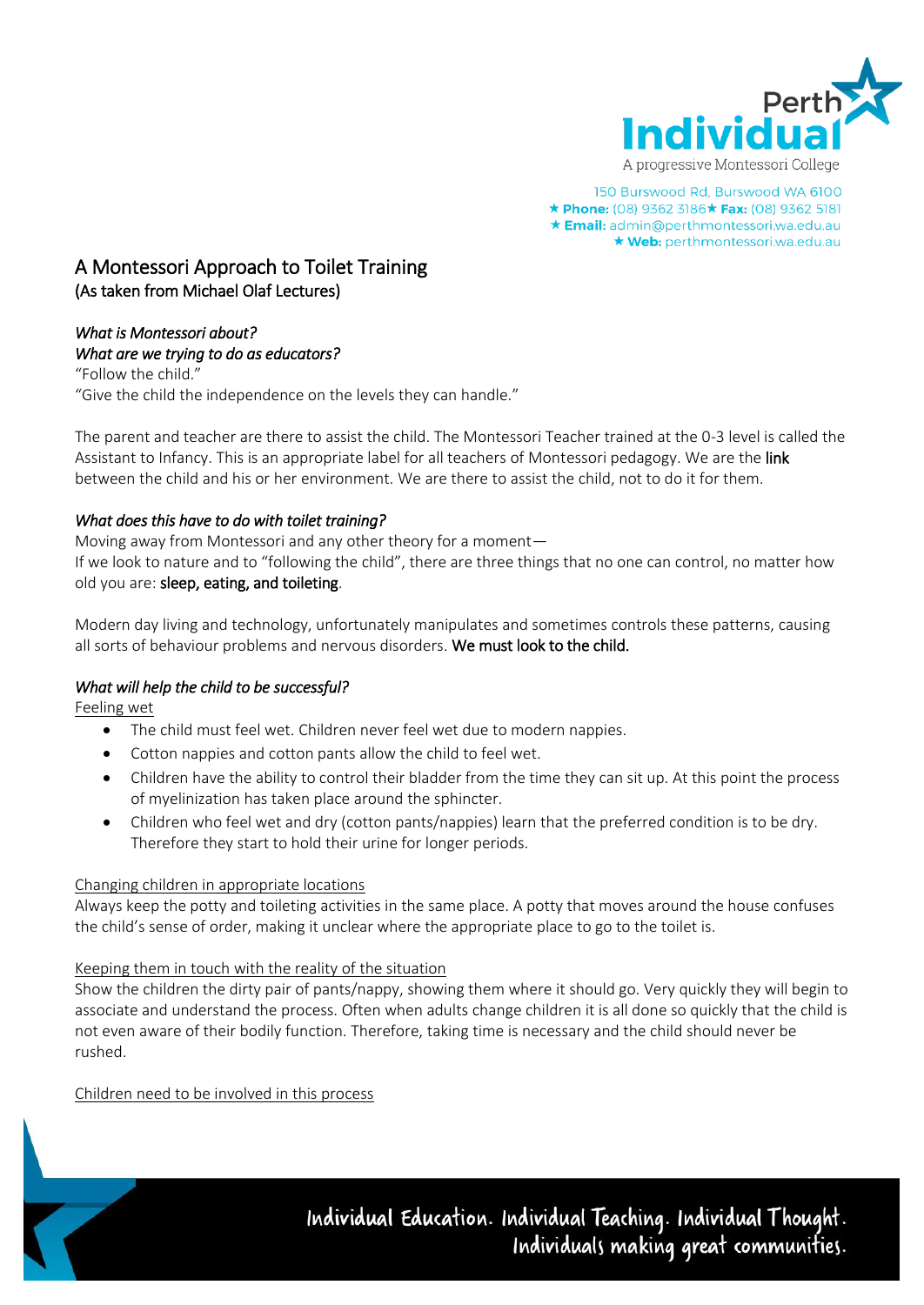

150 Burswood Rd, Burswood WA 6100 ★ Phone: (08) 9362 3186★ Fax: (08) 9362 5181 ★ Email: admin@perthmontessori.wa.edu.au \* Web: perthmontessori.wa.edu.au

The child should assist in getting the clean pants/nappy and putting dirty pants/nappy in appropriate place. This gives the child the feeling of some power or control in this area. "I can do it, I can master my own body".

## *"Help me to help myself."*

What should the adult do?

- We as adults must take ourselves out of this process once the child has the ability to do it for themselves.
- We must find ways to make them successful and feel confident, i.e. for children who walk, change them standing up, and use a low potty so the children can feel grounded, safe, and comfortable.
- We must never force a child to use a potty or toilet.
- We must never scold or over-congratulate.
- We must allow them the time to be successful. They need to learn through experience.

Going to the toilet is the most natural thing in the world to do. We must keep it in its proper place, e.g. avoid clapping and celebrating. Stick to reality: wet and dry, dirty and clean.

Toilet training does not start at age 2 or 3 as the advertising would have us believe. Toilet training starts at birth. It is preferable to use cotton pants/nappies so the baby feels wet and dry. Through this the baby internalizes and understands the process of going to the toilet. Unfortunately society does not find the use of cotton nappies acceptable anymore. We live in a disposable age of throw away and convenience.

#### What can we do as Montessorians to assist the child?

- Encourage parents to use cotton pants/nappies.
- Provide nappy services.
- Suggest manageable solutions.
- Use cheap disposable nappies, so the child feels wet.
- When people refuse to use cotton nappies, suggest cotton pants under the disposable nappy.
- Use disposable nappies for long journeys and sickness. Maybe bedtime?
- The use of cotton training pants for older children at bedtime.
- When children are learning to walk the use of cotton training pants will facilitate their movement.

#### Feeling wet and being wet allows the child to understand the process

#### Bedtime Training

Even at bedtime the child needs to feel wet and to understand the feeling of peeing at night. This is not always desirable for parents/carers.

Manageable solutions